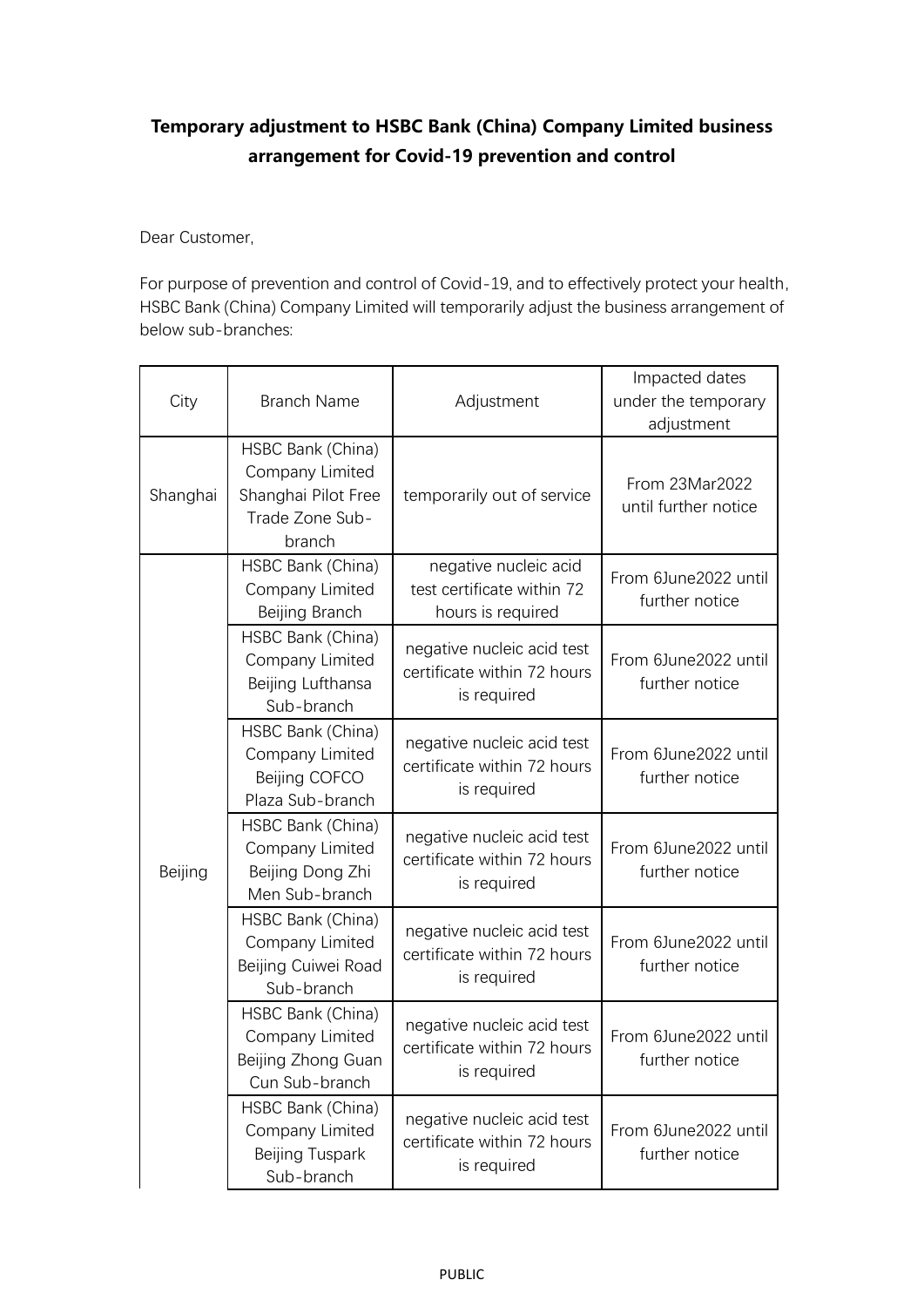| HSBC Bank (China)<br>Company Limited<br>Beijing<br>Zhongguancun<br>West Sub-branch    | negative nucleic acid test<br>certificate within 72 hours<br>is required | From 6June2022 until<br>further notice |
|---------------------------------------------------------------------------------------|--------------------------------------------------------------------------|----------------------------------------|
| HSBC Bank (China)<br>Company Limited<br>Beijing Yuan Da<br>Road Sub-branch            | negative nucleic acid test<br>certificate within 72 hours<br>is required | From 6June2022 until<br>further notice |
| HSBC Bank (China)<br>Company Limited<br>Beijing Wangjing<br>Sub-branch                | negative nucleic acid test<br>certificate within 72 hours<br>is required | From 6June2022 until<br>further notice |
| HSBC Bank (China)<br>Company Limited<br>Beijing Guanghua<br>Road Sub-branch           | negative nucleic acid test<br>certificate within 72 hours<br>is required | From 6June2022 until<br>further notice |
| HSBC Bank (China)<br>Company Limited<br>Beijing North Start<br>Sub-branch             | negative nucleic acid test<br>certificate within 72 hours<br>is required | From 6June2022 until<br>further notice |
| HSBC Bank (China)<br>Company Limited<br>Beijing Lido Sub-<br>branch                   | negative nucleic acid test<br>certificate within 72 hours<br>is required | From 6June2022 until<br>further notice |
| HSBC Bank (China)<br>Company Limited<br>Beijing China<br>Central Place Sub-<br>branch | negative nucleic acid test<br>certificate within 72 hours<br>is required | From 6June2022 until<br>further notice |
| HSBC Bank (China)<br>Company Limited<br>Beijing Jing Lun<br>Sub-branch                | negative nucleic acid test<br>certificate within 72 hours<br>is required | From 6June2022 until<br>further notice |

Please refer to HSBC China official website and HSBC China WeChat service account for latest information.

Instead of going into a branch, we highly recommend you to do your banking using our internet banking, mobile banking, phone banking, HSBC China WeChat service account (HSBC China customer service) as our digital banking channels.

If you have any further questions or urgent queries, please contact your Relationship Manager or please contact our 24-hours Customer Service Hotline at 95366.

Thank you for your continuous support and understanding.